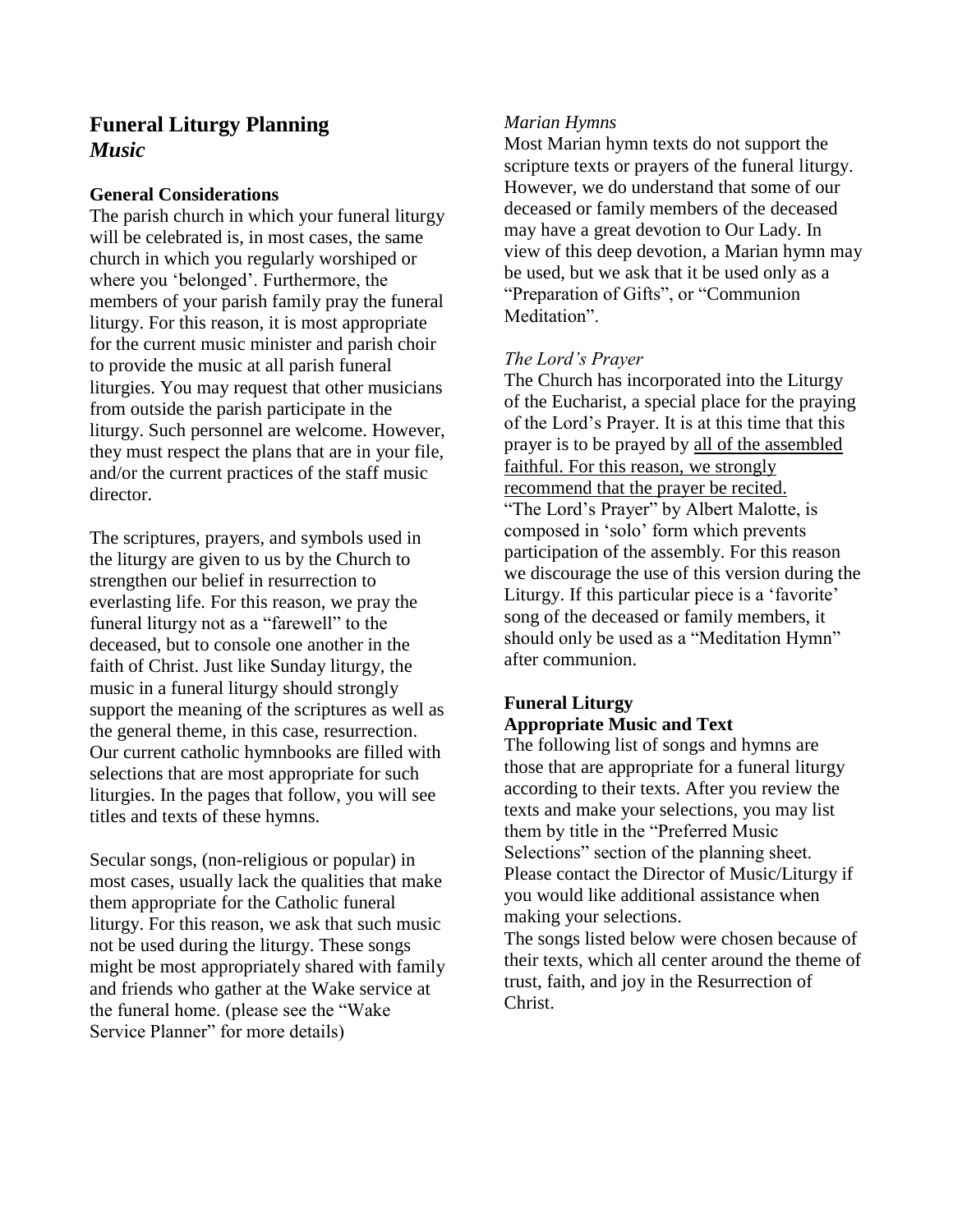# **FUNERAL MUSIC SAMPLE CD**

*Responsorial Psalms*

### **CD-1 Ps 25 I Lift My Soul to You**

*(Refrain)* To you, O Lord, I lift my soul, my God. *Vs 1*Your ways, O Lord, make known to me; teach me your paths. Guide me in your truth, for you are my God, and for you I will wait.

*Vs 2*Good and upright is the Lord; he shows us the way. He guides the meek to justice, he teaches the humble to follow his ways.

*Vs3* Your way, O Lord, is kindness to those who are true. Your friendship is with those who love you; you reveal to them your Word.

#### **CD-2 Ps 27 The Goodness of the Lord**

*(Refrain)* I believe, I believe, I shall see the goodness of the Lord, in the Land of the Living.

*Vs1* The Lord is my light, the Lord is my rock, my salvation. The Lord is my refuge, guarding my life, in whom should I be afraid?

*Vs2* There is one thing I ask; may I live in the house of my Lord. I shall gaze on God's goodness, all of my days, I shall live in the shelter of God

*Vs3* I believe I shall see the goodness of God in the land of the living; be strong, wait for the Lord.

### **CD-3 Ps 23 The Lord is My Shepherd**

*Refrain* The Lord is my Shepherd, there is nothing I shall want.

1- The Lord is my shepherd…in verdant pastures…

#### **CD-4 Ps 63 My Soul is Thirsting**

*Refrain* My soul is thirsting for you O Lord, thirsting for you my God.

1 – O God you are my God; and I will always praise you. In the shadow of your wings I cling to you, you hold me high.

2 – I will never be afraid; I will not be abandoned. Even when the road is long and weary, your hand will rescue me.

# **CD-5 Ps 103 The Lord is Kind & Merciful**

*Refrain*The Lord is kind and merciful.

1 – Bless the Lord O my soul and all my being bless His Name; bless the Lord and forget not his benefits.

2 – He gathers all your iniquities, and comforts your sorrows; redeems your life from destruction, and crowns you in his kindness.

3 – Merciful, merciful and gracious is our God; slow to anger abounding in kindness.

#### *All Other Songs and Hymns* **CD-6 Be With Me Lord**

(Ref) Be with me, Lord, when I am in trouble. When I am in trouble, be with me, Lord.

1. If you seek a shelter, then come to the Lord, our God. Say to the Lord, "My refuge, I place my trust in you." 2. No evil shall snare you, no harm come upon your home. God sends to you his angels to guard you on your way.

3. Your feet shall not stumble; The angels will lift you high. You shall defy the viper and those who cause you harm.

4. Because of your love, because of your faithfulness, God will indeed be with you to save you from all fear.

### **CD-7 I the Lord**

(ref) I the Lord am with you, always by your side. Come and take my hand, for I will lead you home. Follow me, Follow me.

(1) I am the resurrection, and I am the life; if you believe in me you shall live forever.

(2) you shall have new life, and live it to the full. Turn your sorrow into joy for life has just begun!

#### **CD-8 Go In Peace**

1. There will be no more darkness. There is no more night, no more night. There will be no more sadness, only joy and light, joy and light. Lift your eyes beyond the hills and see the dawn. There is beautiful mercy in the arms of the holy one.

(Ref) Go in peace, God be with you. Go in peace, be at rest with the saints and the angels. Now you are free. Go in peace.

2. See the Father is waiting with a robe of white, purest white. Go and feast at his table with the bread of life, bread of life. Lift your heart, rejoice and sing for you are home; home at last and forever in the arms of the holy one.

### **CD-9 Hold Me in Life**

Hold me in life for you are my safety; always my eyes are looking for you.

(1) Because you are just who you are, don't pass me by but show me your mercy, I will wait for you all my life. (2) Are you the one who is to come, or must we wait and follow some other? Lord my God I am certain of you.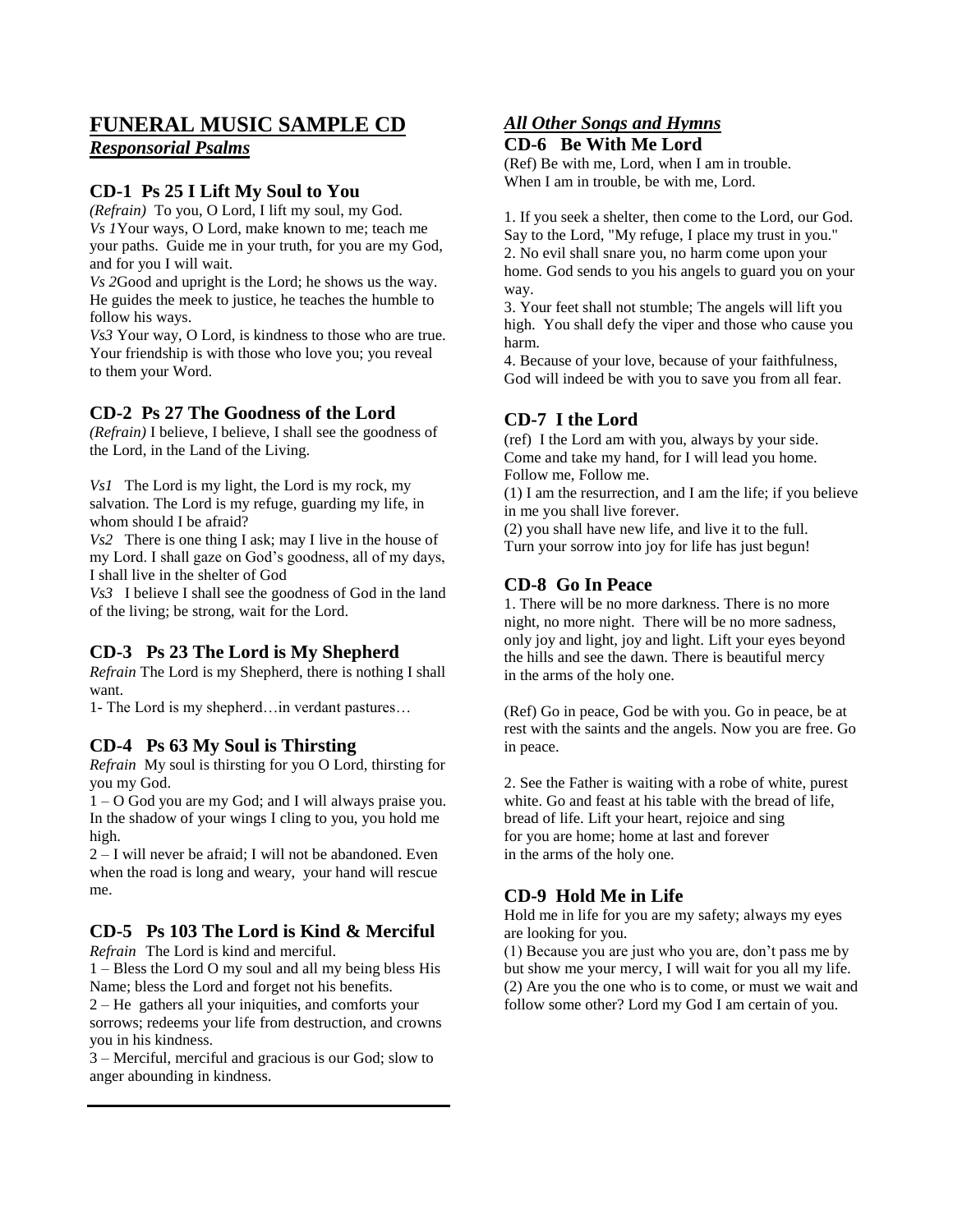#### **CD-10 We Shall Rise Again**

- 1. Come to me all you weary, with your burdens and pain. Take my yoke on your shoulders and learn from me. I am gentle and humble, and your should with find rest, for my yoke is easy and my burden is light.
- 2. Though we walk through the darkness, evil we do not fear. You are walking beside us with your rod and your staff. Only goodness and kindness follow us all our lives. We shall dwell in the Lord's house for so many years to come!
- 3. We depend on God's mercy, mercy which never fades. We remember our covenant and the promise Jesus made; If we die with Christ Jesus, we shall live with Him, and if we are faithful, we shall reign with Him!
- 4. Do not fear death's dominion, look beyond earth and grave. See the brightness of Jesus shining out to light our way. Loving Father and Spirit, loving Jesus the Son, all God's people together we shall live on as one.
- 5. At the door there to greet us, martyrs, angels and saints, and our family and loved ones, every one freed from their chains. We shall feel their acceptance, and joy of new life. We shall join in the gathering reunited in God's love!

(Refrain – between each verse)

We shall rise again on the last day with the faithful rich and poor, coming to the house of Lord Jesus we will find and open door there, we will find an open door.

#### **CD-11 You Are Mine**

*Vs 1* I will come to you in the silence; I will lift you from all your fear. You will hear my voice; I claim you as my choice, be still and know I am here.

*Vs 2* I am hope for all who are hopeless, I am eyes for all who long to see. In the shadows of the night I will be your light, come and rest in me.

*(refrain)* Do not be afraid I am with you, I have called you each by name. Come and follow me, I will bring you home. I love you and you are mine.

*Vs 3* I am strength for all the despairing, healing for the ones who live in shame. All the blind will see the lame will all run free, and all will know my name.

*Vs 4* I am the Word that leads all to freedom. I am the peace the world cannot give. I will call your name, embracing all you pain, stand up now walk and live!

#### **CD-12 By Name I Have Called You**

By name I have called you, by name I have saved you. By name you are mine, you are precious to me. By name I have called you, by name I will send you, forever, with you I will be. *Vs 1*

Before you were born I knew you; within your mother's womb I formed you; I appointed you to speak in my name.

*Vs 2* Comfort my people; speak to their hearts; speak tenderly to them.

#### **CD-13 Like a Child Rests**

Like a child rests in its mother's arms, so will I rest in you. *Vs 1* My God, I am not proud. I do not look for things too great. *Vs 2* My God, I trust in you. You care for me, you give me peace.

*Vs 3* O Israel, trust in God, now and always trust in God.

#### **CD-14 We Will Rise Again**

*Vs 1* Like a shepherd I will feed you, I will gather you with care. I will lead you and hold you close to my heart. *(Refrain)* We will run and not grow weary for our God will be our strength. And we will fly like the eagle, we will rise again.

*Vs 2* I am strength to the weary, to the weak I al new life. Though the young may grow weary, I will be their hope.

*Vs 3* Lift up you eyes and see who made the stars. I lead you and I know you, I call you each by name.0

*Vs 4* Fear not I am with you, I am your God. I will strengthen you and help you; uphold you with my hand.

#### **CD-15 Like a Shepherd**

Like a shepherd he feeds his flock and gathers the lambs in his arms. Holding them carefully close to his heart, leading them home.

*Vs 2* I myself will shepherd them for others have led them astray. The lost I will rescue and heal their wounds and pasture them giving them rest.

*Vs 3* Come unto me if you are heavily burdened, and take my yolk upon your shoulders; I will give you rest.

#### **CD-16 Blest Are They**

*Vs 1* Blest are they, the poor in spirit, theirs is the kingdom of God. Blest are they, full of sorrow, they shall be consoled.

*Vs 2* Blest are they, the lowly ones, they shall inherit the earth. Blest are they who hunger and thirst, they shall have their fill.

*Vs 3* Blest are they who show mercy, mercy shall be theirs. Blest are they, the pure of heart, they shall see God!

*(Refrain)* Rejoice and be glad! Blessed are you holy are you! Rejoice and be glad! Yours is the kingdom of God! *Vs 4* Blest are they who seek peace; they are the children of God. Blest are they who suffer in faith, the glory of God is theirs.

*Vs 5* Blest are you who suffer hate, all because of me. rejoice and be glad, your is the kingdom; shine for all to see.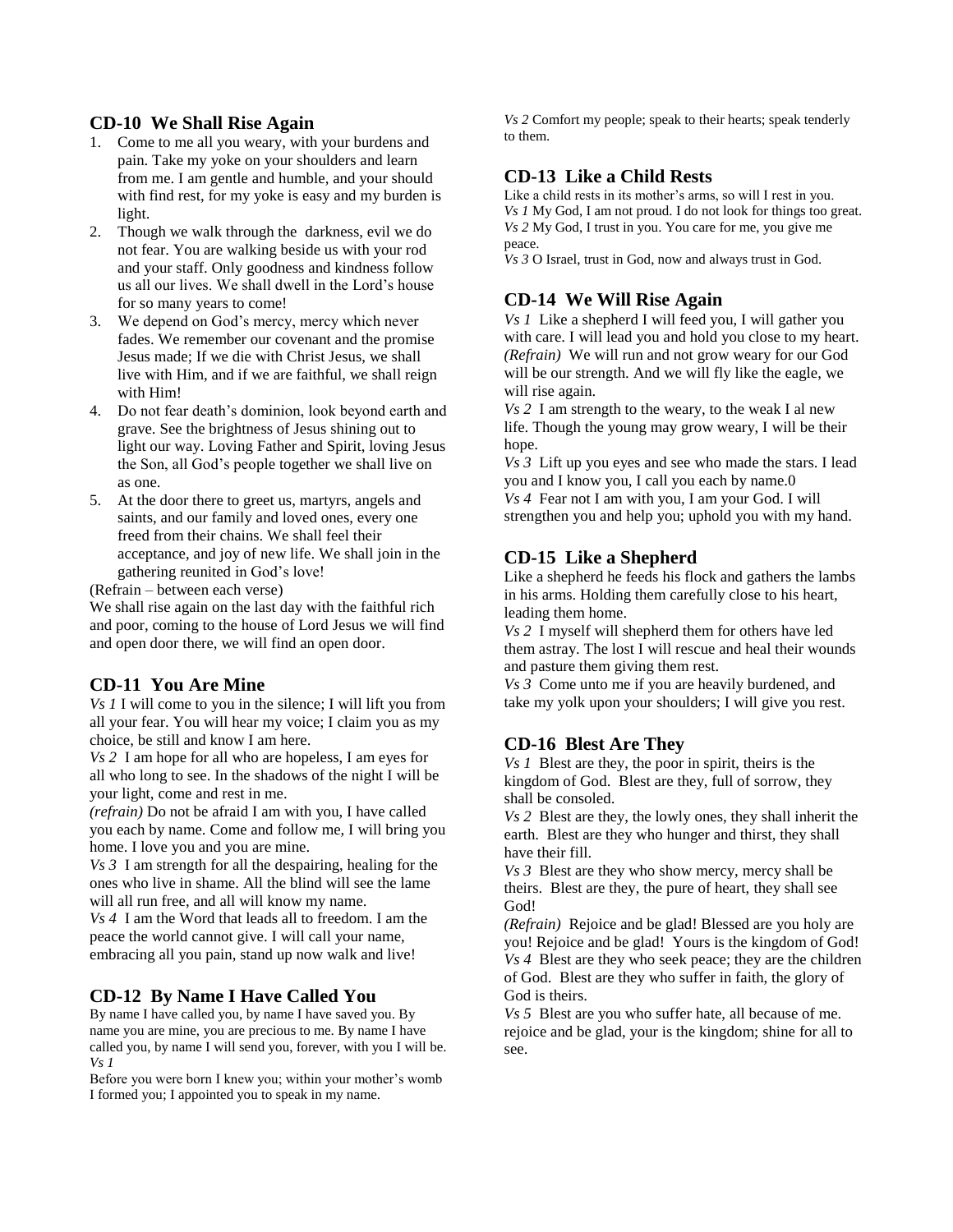### **CD-17 O God, You Search Me**

- 1. O God you search me and you know me. All my thoughts lie open to your gaze. When I walk or lie down you are before me; ever the maker and keeper of my days.
- 2. You know my resting and my rising. You discern my purpose from afar, and with love everlasting you besiege me; in every moment of life or death, you are.
- 3. Before a word is on my tongue, Lord, you have known its meaning through and through. You are with me beyond my understanding; God of my present, my past and future, too.
- 4. Although your Spirit is upon me, still I search for shelter from your light. There is no where on earth I can escape you, even the darkness is radiant in your sight.
- 5. For you created me and shaped me, gave me life within my mother's womb. For the wonder of who I am I praise you; Safe in your hands all creation is made new.

### **CD-18 Eye Has Not Seen**

Eye has not seen, ear has not heard what God has ready for those who love Him. Spirit of love, come give us the mind of Jesus; teach us the wisdom of God.

*Vs 1* When pain and sorrow weigh us down, be near to us O Lord. Forgive the weakness of our faith, and bear us up within your peaceful word.

*Vs 2* Our lives are but a single breath, we flower and we fade. Yet all our days are in your hands, so we return in love what love has made.

*Vs 3* To those who see with eyes of faith, the Lord is ever near. Reflected in the faces of all the poor and lowly of the world.

*Vs 4* We sing a myst'ry from the past in halls where saints have trod, yet ever new the music rings, to Jesus Living Song of God.

### **CD-19 Take Me Home**

(ref) Take me home, to your dwelling place in your sweet embrace ready to hold me in your arms. Take me home to your loving eyes with you alone I'll rise, singing forever in your arms, take me home.

#### **CD-20 Onward to the Kingdom**

Sing we now, and on we go; God above and God below; Arm in arm, in love we go onward to the kingdom. *Vs 1* Star above to show the way, through the night and into day, with the light we won't delay onward to the kingdom.

*Vs 2* Come now sisters, brothers all, time to heed the Lord's call, we will travel standing tall onward to the kingdom.

*Vs 3* In the promised land we'll be, one with God, where all are free. The deaf will hear the blind will see when we reach the Kingdom.

#### **CD-21 I Know That My Redeemer Lives! (Version 1)**

*refrain* – I know that my redeemer lives, on the last day, I shall rise again, and in my flesh I shall see God. On the last day, I shall rise again.

1- I shall see my Savior's face, and my own eyes shall behold my God, On the last day I shall rise again! 2- Within my heart this hope I hold, that in my flesh I shall see my God, On the last day I shall rise agin!

#### **CD-22 I Know That My Redeemer Lives! (Version 2)**

1- I know that my redeemer lives the one who calls me home. I long to see God face to face, to see with my own eyes.

(Refrain) I know that my redeemer lives, that I shall rise again.

2- I know that I shall one day see the goodness of the Lord. When God will wipe away our tears and death will be no more. (ref)

3- The last day I shall rise again, shall be remade like God. My home shall be by God's own side, the dying rising Lord! (ref)

### **CD-23 There is a Longing**

Refrain – There is a longing in our hearts O Lord, for you to reveal yourself to us. There is a longing in our hearts for love, we only find in you O God.

1- For justice, for freedom for mercy hear our prayer. In sorrow, in grief: be near hear our prayer O God.

2- For wisdom, for courage, for comfort hear our prayer. In weakness, in fear: be near, hear our prayer O God. 3- For healing, for wholeness, for new life, hear our prayer. In sickness, in death: Be near, hear our prayer O God.

### **CD-24 The Strife Is O'er**

#### Alleluia!

1- The strife is o'er the battle done, Now is the Victor's triumph won; O let the song of praise be sung…

2- On the third morn he rose again, Glorious in majesty to reign, O let us swell the joyful strain…

3- O risen Lord, all praise to thee, who from our sin has set us free, That we may live eternally…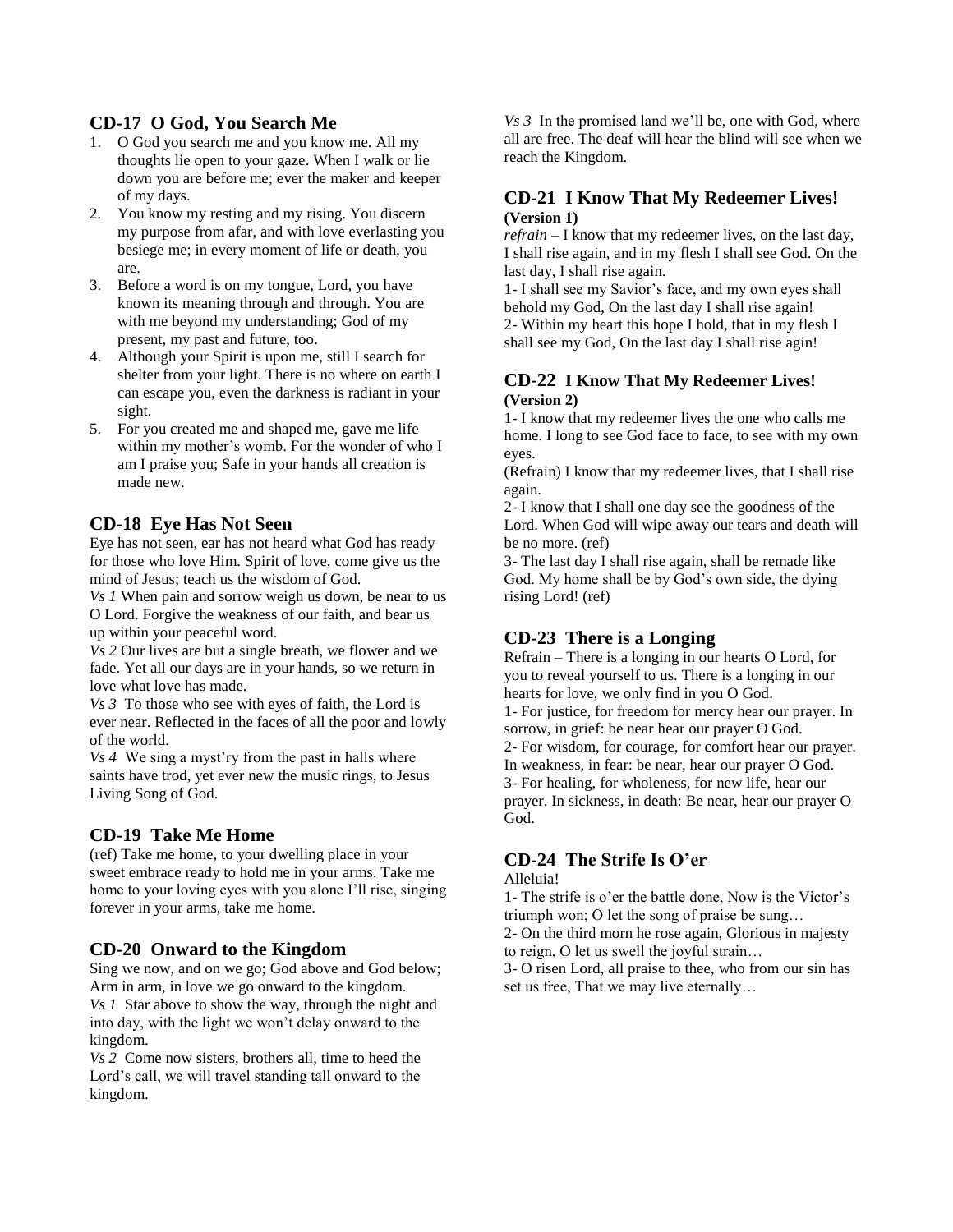### **CD-25 Jerusalem My Destiny**

I have fixed my eyes on your hills, Jerusalem my destiny Though I cannot see the end for me, I cannot turn away. We have set our hearts for the way; this journey is our destiny. Let no one walk alone, the journey makes us one.

(vs) To the tombs I went to mourn the hope I thought was gone. Here among you I awoke to unexpected dawn.

### **CD-26 The Supper of the Lord**

Precious body, precious blood, here in bread and wine, here the Lord prepares the feast divine. Bread of love is broken now, cup of life is poured: come, share the supper of the Lord.

1. This is the bread of God coming down from heav'n, giving life to us, to all the world. 2. "I am the living spring of eternal life;

you that drink from me shall not thirst again."

3. "I am the bread of heav'n giving life to you;

you that eat this bread shall never die."

4. "All those who feed on me have their life in me,

as I have my life in the living God."

5. All praise to you, O Christ, present in this feast, in this bread we share in one life, one Lord.

# **CD-27 I Am the Bread of Life**

*Vs1*

I am the bread of life, you who come to me shall not hunger; and who believe in me shall not thirst. No one can come to me unless the Father beckons.

And I will raise you up...on the last day.

*Vs 4*

I am the resurrection, I am the life. If you believe in me even though you die, you shall live forever.

*Vs 5*

Yes, Lord I believe that you are the Christ, the Son of God who have come into the world.

### **CD-28 Where My Father Lives**

Where my Father lives there is room for all; there is room for all where my Father lives, and a place for you will be waiting there. Come to me: I will bring you home.

1. I am the Way, the Truth and the Life. No one comes to the Father except through me. 2. Have faith in God; have faith in me. Know wherever I am, you will also be. 3. If you love me and keep my commands, I will not leave you orphaned: I will return. 4. Peace I leave, my peace I give. God's own Spirit will guide you throughout your life. **CD-29 Be Not Afraid**

You shall cross the barren desert, but you shall not die of thirst. You shall wander far in safety, though you do not know the way. You shall speak your words in foreign lands and all will understand. You shall see the face of God and live. *Refrain*

Be not afraid, I go before you always. Come, follow Me and I will give you rest.

*Vs 2*

If you pass through raging waters in the see, you shall not drown. If you walk amid the burning flames, you shall not be harmed. If you stand before the power of hell, and death is at your side, know that I am with you through it all. *Vs3*

Blessed are your poor for the Kingdom shall be theirs. Blest are you that weep and mourn, for one day you will laugh. And if wicked tongues insult and hate you all because of me, blessed, blessed are you.

### **CD-30 On Eagle's Wings**

*Vs 1* You who dwell in the shelter of the Lord; who abide in his shadow for life, say to the Lord: "my refuge, my rock in whom I trust!"

*(refrain)* And he will raise you up on eagle's wings, bear you on the breath of dawn, make you to shine like the sun, and hold you in the palm of his hand.

*Vs 2* The snare of the fowler will never capture you and famine will bring you no fear. Under his wings you refuge, his faithfulness, your shield.

*Vs 3* You need not fear the terror of the night, nor the arrow that flies by day. Though thousands fall about you, near you it shall not come.

*Vs 4* For to his angels he's given a command to guard you in all of your ways; upon their hands they will bear you up lest you dash your foot against a stone.

### **CD-31 Here I Am, Lord**

*Vs 1* I, the Lord of sea and sky, I have heard my people cry. All who dwell in dark and sin my hand will save. I who made the stars of night, I will make their darkness bright. Who will bear my light to them? Whom shall I send?

*Vs 2* I, the Lord of snow and rain, I have borne my people's pain. I have wept for love of them. They turn away. I will break their hearts of stone, give them hearts for love alone. I will speak my word to them. Whom shall I send?

*Vs 3* I, the Lord of wind and flame, I will tend the poor and lame. I will set a feast for them. My hand will save. Finest bread I will provide till their hearts be satisfied. I will give my life to them. Whom shall I send? *(Refrain)* Here I am, Lord. Is it I, Lord? I have heard you calling in the night. I will go, Lord, if you lead me. I will hold your people in my heart.

*Vs1*